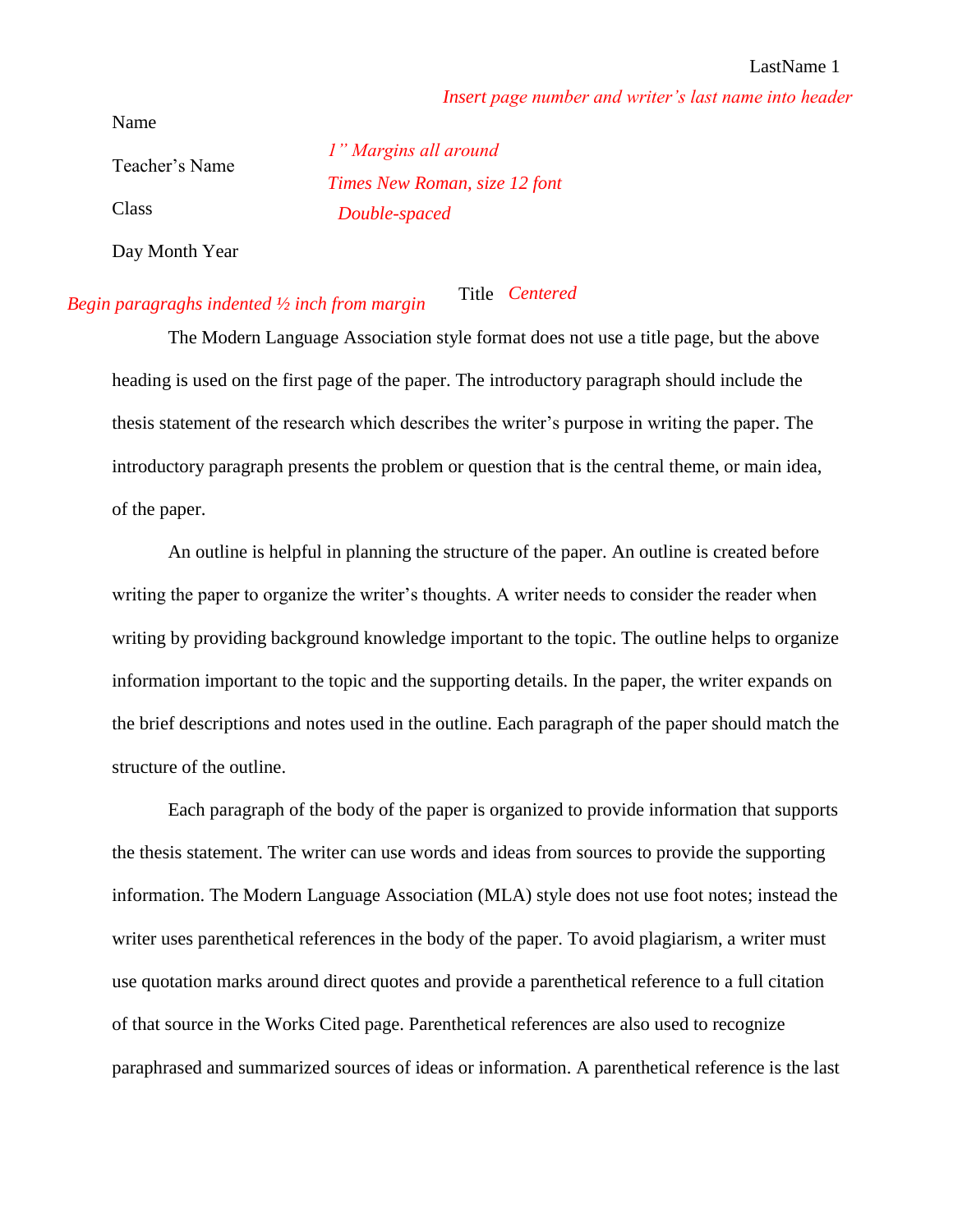name of the author or the corporate author (group), or if not given then the title of the source in parenthesis placed before the punctuation mark (Author's last name or if no author, use the title

of the source).

*1" indentation for blocked*  A direct quote that is more than four lines long is not put in quotation marks, but *quotations* instead is indented one inch from the margin as a block of text. The parenthetical reference is placed within parentheses after the punctuation mark at the end of the quote. (Author's last name)

The writer needs to continuously edit the paper. Spell check should be used to check on spelling and grammar. The writer can use a thesaurus to vary vocabulary and to avoid the use of repetitive words and phrases. Graphics, such as pictures, graphs, and charts, add another source of supporting information. It is important to cite the source of the graphics, as well as other information used in the paper.

Finally, in the concluding paragraph, the writer should restate the thesis statement of the paper. The writer concludes the paper by summarizing the main points and by stating the position or solution which is supported by the information presented in the body of the paper. The concluding paragraph is used to pull together all the ideas presented in the paper.